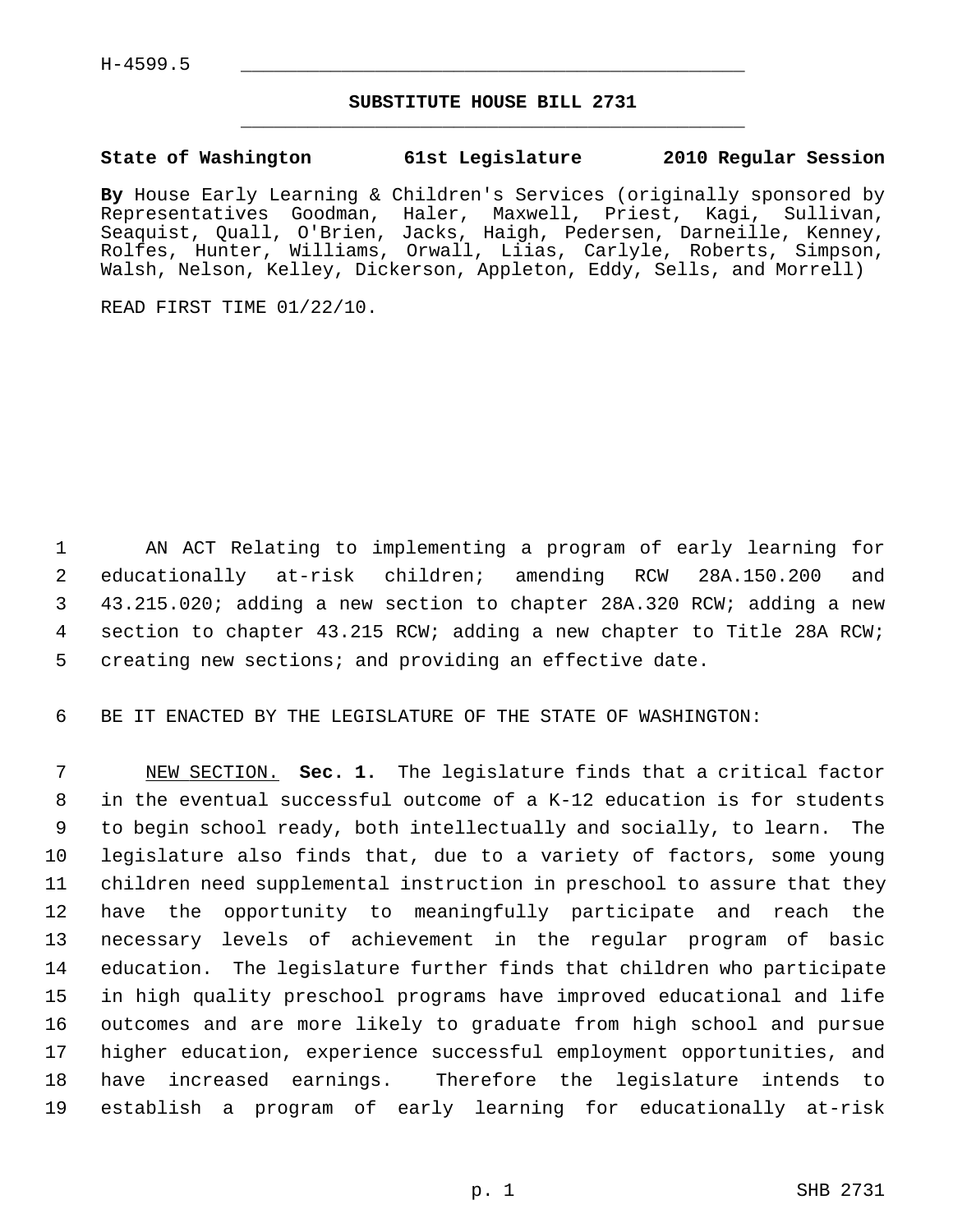1 children and, beginning September 1, 2011, to include this program 2 within the overall program of basic education under Article IX of the 3 state Constitution.

 4 The legislature also finds that neuroscience research demonstrates 5 that children's earliest human interactions have a profound impact on 6 brain development and that cognitive, emotional, and social functions 7 are inextricably intertwined. The legislature further finds that the 8 likelihood of children becoming educationally at-risk is reduced when 9 the earliest stages of their development are well supported. It is the 10 intent of the legislature that quality early learning opportunities for 11 children birth to age three and their parents and caregivers will be 12 funded by the legislature and administered by the department of early 13 learning, but that birth to three early learning programs shall not be 14 part of the overall program of basic education.

15 NEW SECTION. **Sec. 2.** DEFINITIONS. The definitions in this 16 section apply throughout this chapter unless the context clearly 17 requires otherwise.

18 (1) "Community-based early learning providers" includes for-profit 19 and nonprofit licensed providers of child care and preschool programs.

20 (2) "Department" means the department of early learning.

21 (3) "Director" means the director of the department.

22 (4) "Program" means the program of early learning for educationally 23 at-risk children established in section 3 of this act.

24 (5) "Superintendent" means the superintendent of public 25 instruction.

26 NEW SECTION. **Sec. 3.** PROGRAM STANDARDS. (1) An early learning 27 program is established, beginning September 1, 2011, within the state's 28 definition of basic education to provide voluntary preschool 29 opportunities for educationally at-risk children who are three and four 30 years of age. The program must be a comprehensive program providing 31 early childhood education and family support, options for parental 32 involvement, and health information, screening, and referral services, 33 as family need is determined. Participation in the program is 34 voluntary, and on a space available basis, may include children who are 35 not otherwise eligible by assessing a copay or fee.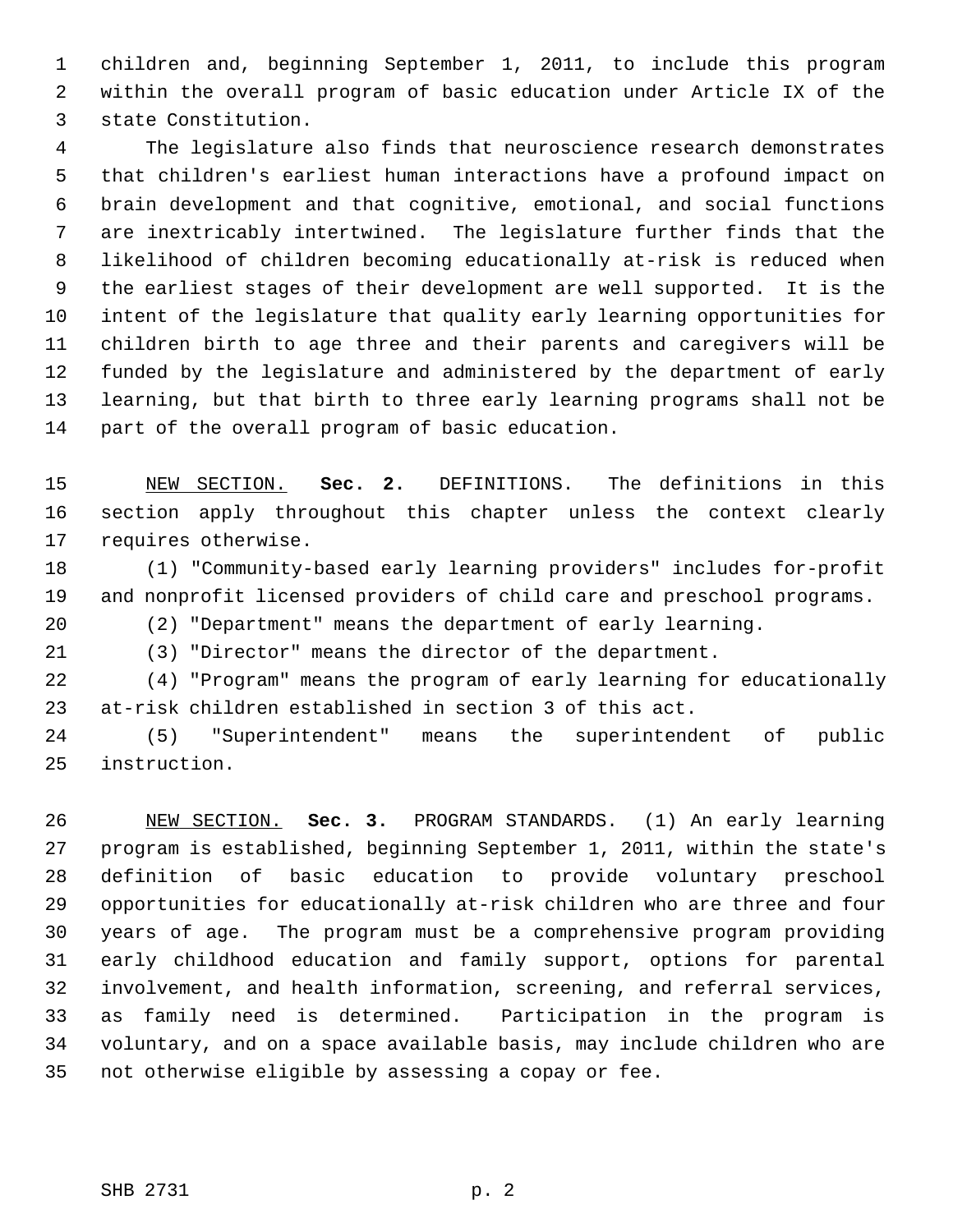- 1 (2) The superintendent and the director shall develop 2 recommendations for:
- 3 (a) Program standards for a developmentally appropriate curriculum 4 to include:
- 

5 (i) Physical well-being, health, and motor development;

6 (ii) Social and emotional development;

- 7 (iii) Cognition and general knowledge;
- 

8 (iv) Language, literacy, numeracy, and communication.

 9 (b) Service standards for family support and health-related 10 services to include:

11 (i) Working with parents to access appropriate medical, dental, and 12 other health screenings for children;

13 (ii) Providing opportunities for parental involvement, education, 14 and leadership development; and

15 (iii) Family contact designed to assist the child's family in:

16 (A) Assessing family strengths and needs;

17 (B) Setting family goals and reviewing progress;

18 (C) Accessing community resources; and

19 (D) Coordinating transitions between the program, child care, home, 20 and kindergarten.

21 (c) A plan for providing technical assistance necessary to support 22 providers delivering services in early childhood education and 23 assistance programs and head start programs in becoming approved 24 providers of the program.

25 (3) The superintendent and the director jointly shall adopt rules 26 for the following program components:

27 (a) A process for conducting individual evaluations to determine 28 program eligibility for children who do not qualify based on the risk 29 factors listed in section 4 of this act, but who may be educationally 30 at-risk for other reasons;

31 (b) Minimum program standards, including lead teacher, assistant 32 teacher, and staff qualifications;

33 (c) Approval of program providers;

34 (d) Accountability and adherence to performance standards; and

35 (e) A method for allowing, on a space available basis, enrollment 36 of children who are not otherwise eligible by applying a sliding fee 37 scale to assess appropriate copays for children from households above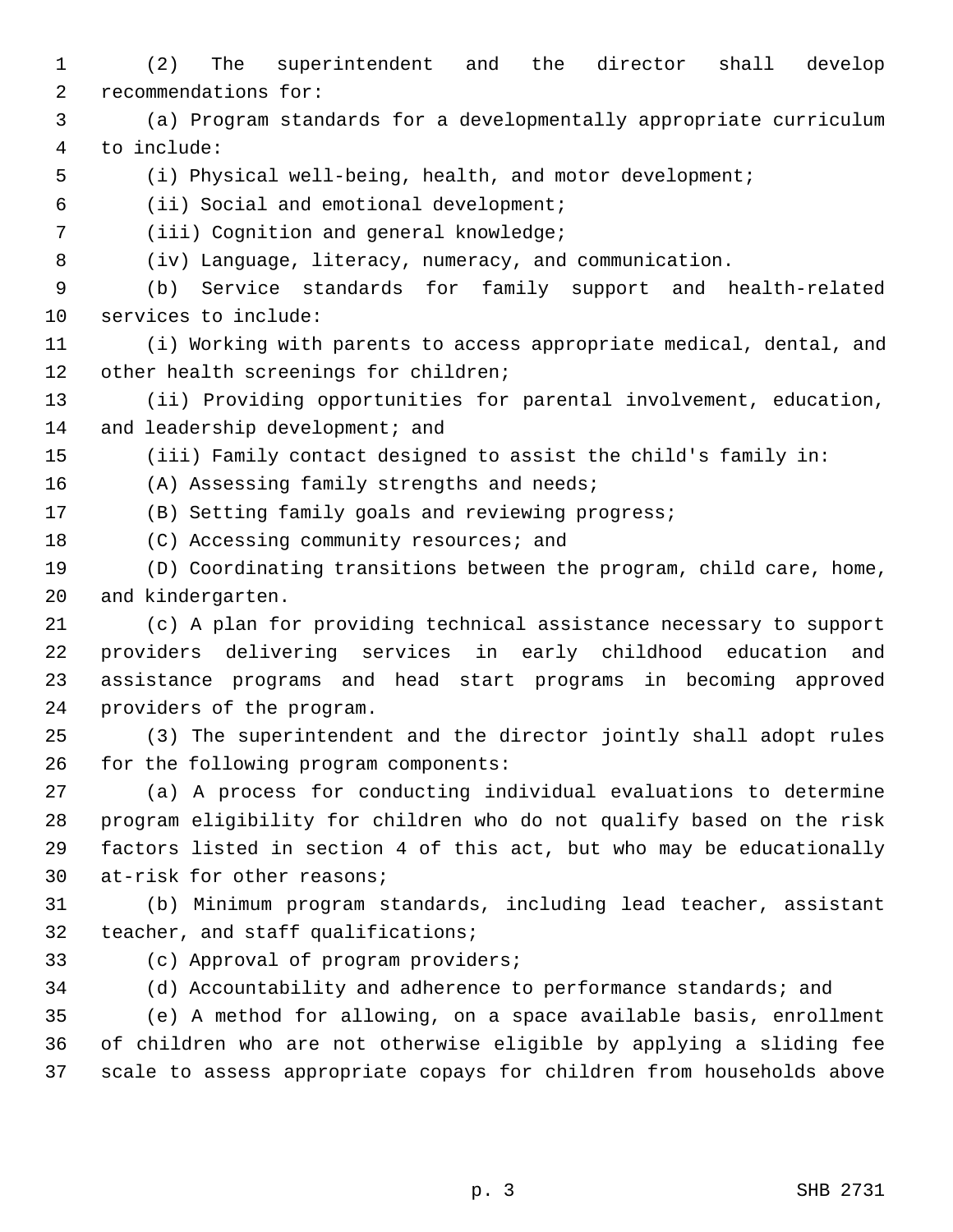1 one hundred thirty percent and below two hundred percent of the federal 2 poverty level, or by assessing fees for children from households at or 3 above two hundred percent of the federal poverty level.

 4 (4) The director and the superintendent shall report the 5 recommendations required under subsection (2) of this section to the 6 appropriate committees of the legislature not later than November 15, 7 2010.

8 (5) The department has administrative responsibility for:

 9 (a) Approving and contracting with providers according to rules 10 developed jointly by the superintendent and the director under this 11 section;

12 (b) In partnership with school districts, monitoring program 13 quality and assuring the program is responsive to the needs of eligible 14 children;

15 (c) Assuring that program providers work cooperatively with school 16 districts to coordinate the transition from preschool to kindergarten 17 so that children and their families are well-prepared and supported; 18 and

19 (d) Providing technical assistance to contracted providers.

20 NEW SECTION. **Sec. 4.** ELIGIBILITY. (1)(a) The legislature intends 21 that eligibility for enrollment in the program be based on one or more 22 of the following risk factors which, in the absence of effective 23 intervention, have been identified by research to correlate with an 24 increased probability of poor educational outcomes:

25 (i) The child's family income is at or below one hundred thirty 26 percent of the federal poverty level;

27 (ii) The child has limited English proficiency;

28 (iii) The child's family is receiving child welfare services under 29 chapter 13.34 RCW; and

30 (iv) Other factors identified by the superintendent and the 31 director that correlate with an increased probability of poor 32 educational outcomes.

33 (b) The legislature recognizes that individual children may be 34 educationally at-risk as a result of other factors. Therefore, the 35 legislature intends that children will be eligible for the program if 36 the results of an individual evaluation of the child indicate the child 37 is at risk for poor educational outcomes.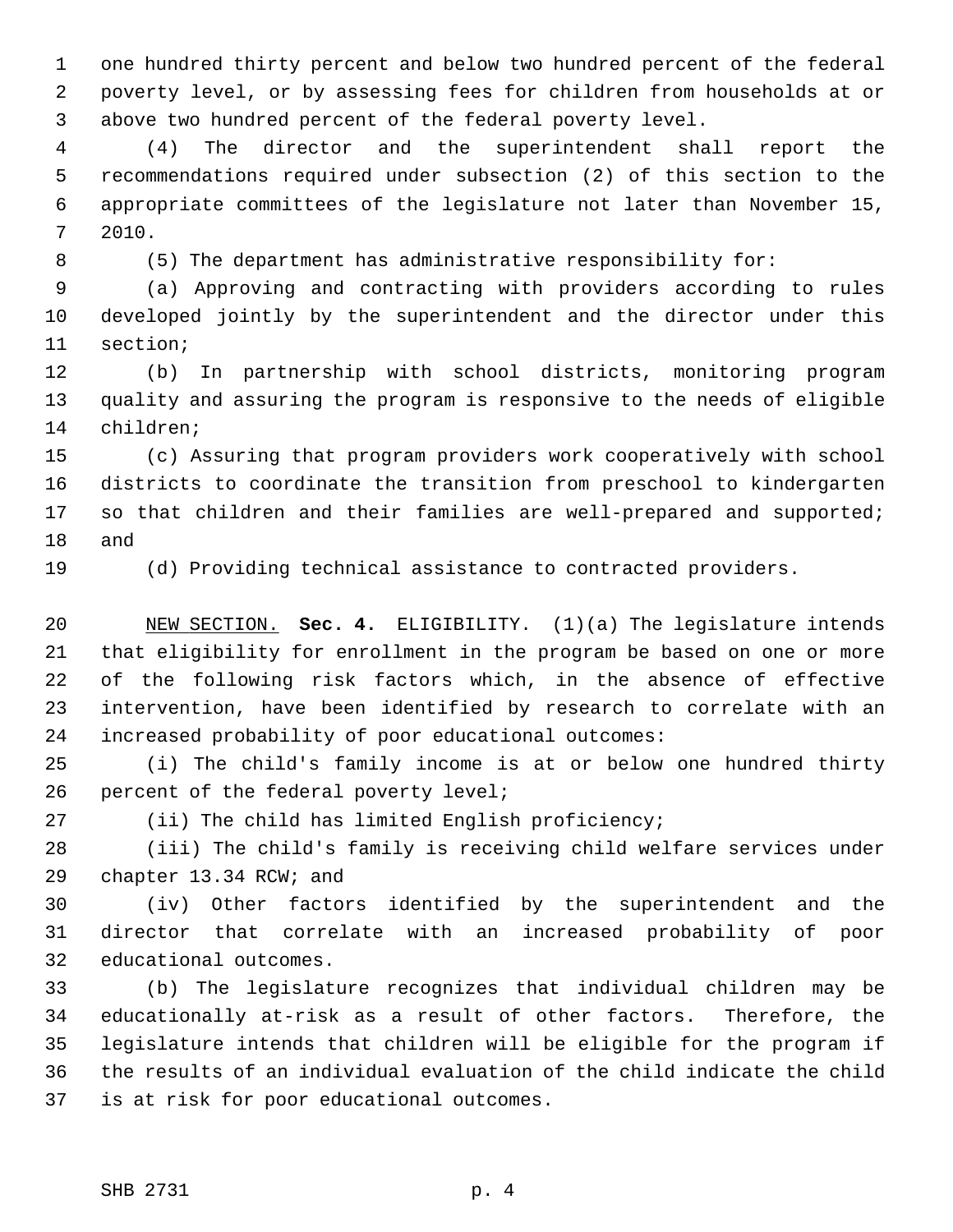1 (c) On a space available basis and so long as eligible children are 2 not displaced, the program may allow for enrollment of children who are 3 not otherwise eligible by using the method developed under section 3(3) 4 of this act and assessing a copayment or fee on a sliding scale based 5 on the income of the child's household.

 6 (2) School districts, in collaboration with approved early learning 7 providers, shall conduct the evaluations to determine a child's 8 eligibility for participation in the program.

 9 (3) The superintendent and the director jointly shall develop 10 recommendations for legislative approval regarding:

11 (a) An evaluation process for use in eligibility determinations for 12 children who are not eligible based on risk factors in subsection 13 (1)(a) of this section, but who may be educationally at-risk for other 14 reasons. The evaluation process must be aligned with the state's early 15 learning benchmarks and the kindergarten assessment described in 16 section 616, chapter 564, Laws of 2009;

17 (b) A schedule for implementing the individual evaluation process 18 throughout the state, including training for school district personnel 19 and approved early learning providers; and

20 (c) Additional risk factors demonstrated by research to correlate 21 with an increased probability of poor educational outcomes which could 22 be used to determine program eligibility.

23 (4) The superintendent and the director shall report the 24 recommendations required under subsection (3) of this section to the 25 appropriate committees of the legislature not later than November 15, 26 2010.

27 NEW SECTION. **Sec. 5.** STATEWIDE IMPLEMENTATION. (1) School 28 districts and approved community-based early learning providers may 29 contract with the department to provide services under the program. 30 The department shall collaborate with school districts, community-based 31 providers, and educational service districts to promote an adequate 32 supply of approved providers. A school district may not be required to 33 contract for the provision of services under the program unless no 34 approved community-based provider is available within the district to 35 provide services.

36 (2) Beginning in the 2011-12 school year, funding for the program 37 must be phased-in beginning in school districts having the highest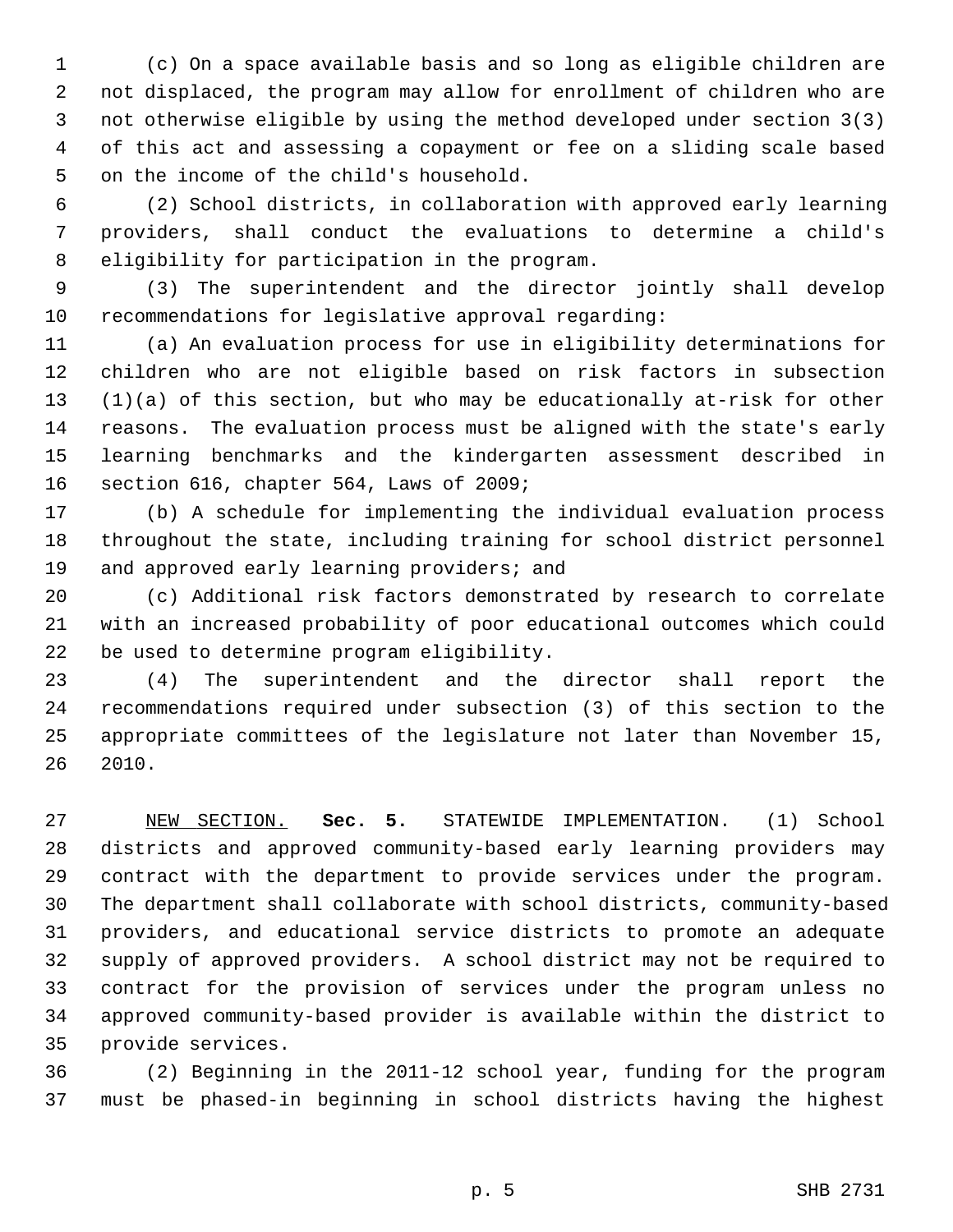1 poverty levels, defined as those school districts with the highest 2 percentages of enrolled students qualifying for free and reduced-price 3 lunch support in the prior school year.

 4 NEW SECTION. **Sec. 6.** FUNDING. (1) Funding for the program of 5 early learning established under this chapter must be appropriated to 6 the superintendent. Allocations must be made on the basis of children 7 enrolled with eligible providers.

 8 (2) As funding for the expansion of the prekindergarten program 9 under this chapter is appropriated by the legislature, the legislature 10 intends to appropriate a proportional amount of funding to the 11 department of early learning for implementation of the services and 12 programs for children birth to age three and their parents and 13 caregivers under RCW 43.215.020(2).

14 NEW SECTION. **Sec. 7.** RECOMMENDATIONS. The superintendent, the 15 director, and the director of the office of financial management, or 16 their respective designees, shall report to the appropriate committees 17 of the legislature by November 15, 2010, with recommendations for a 18 budgeting and funding allocation method for the program based on 19 enrolled eligible students. Recommendations must include a schedule of 20 implementation consistent with section 5(2) of this act.

21 NEW SECTION. **Sec. 8.** A new section is added to chapter 28A.320 22 RCW to read as follows:

23 (1) For the program of early learning established in section 3 of 24 this act, school districts:

25 (a) Shall work cooperatively with program providers to coordinate 26 the transition from preschool to kindergarten so that children and 27 their families are well-prepared and supported;

28 (b) Shall, in collaboration with providers approved by the 29 department of early learning, conduct individual evaluations to 30 determine program eligibility for children who may be educationally at-31 risk, but who are not eligible on the basis of one or more of the risk 32 factors listed in section  $4(1)(a)$  of this act; and

33 (c) May contract with the department of early learning to deliver 34 services under the program.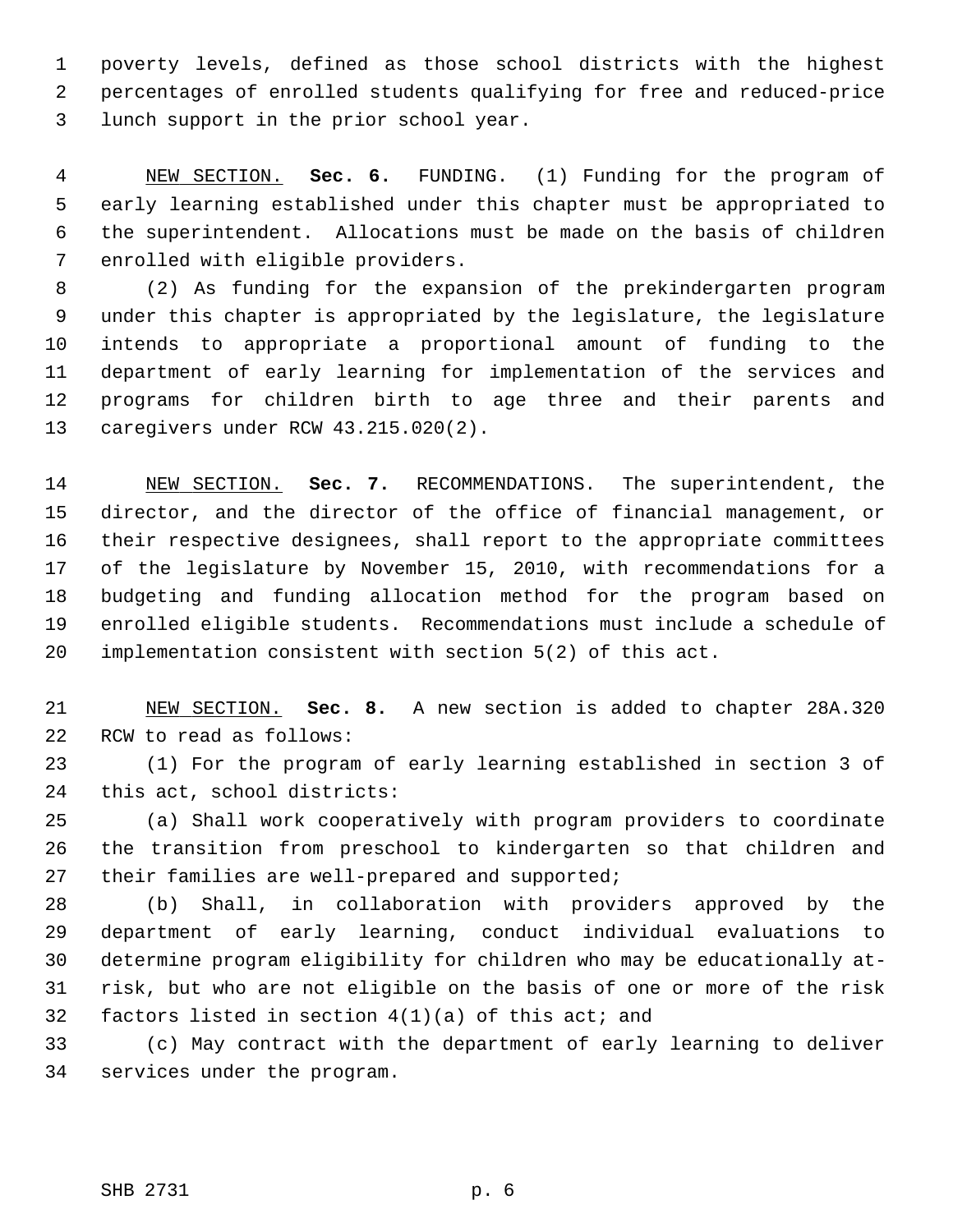1 (2) If, however, no approved provider is available within the 2 school district to contract for delivery of services under the program, 3 the school district is required to contract with the department of 4 early learning to deliver the program to eligible children.

 5 NEW SECTION. **Sec. 9.** A new section is added to chapter 43.215 RCW 6 to read as follows:

 7 (1) The superintendent of public instruction and the director of 8 the department jointly shall adopt rules for the following program 9 components:

10 (a) Individual evaluations to determine program eligibility for 11 children not eligible under section 4(1)(a) of this act;

12 (b) Minimum program standards, including instructor and staff 13 qualifications;

14 (c) Approval of program providers; and

15 (d) Accountability and adherence to performance standards.

16 (2) The department shall have administrative responsibility for:

17 (a) Approving and contracting with providers according to rules 18 developed jointly by the superintendent of public instruction and the 19 director under this section;

20 (b) In partnership with school districts, monitoring program 21 quality and assuring the program is responsive to the needs of eligible 22 children; and

23 (c) Providing technical assistance to contracted providers.

24 **Sec. 10.** RCW 28A.150.200 and 2009 c 548 s 101 are each amended to 25 read as follows:

26 (1) The program of basic education established under this chapter 27 is deemed by the legislature to comply with the requirements of Article 28 IX, section 1 of the state Constitution, which states that "It is the 29 paramount duty of the state to make ample provision for the education 30 of all children residing within its borders, without distinction or 31 preference on account of race, color, caste, or sex," and is adopted 32 pursuant to Article IX, section 2 of the state Constitution, which 33 states that "The legislature shall provide for a general and uniform 34 system of public schools."

35 (2) The legislature defines the program of basic education under 36 this chapter as that which is necessary to provide the opportunity to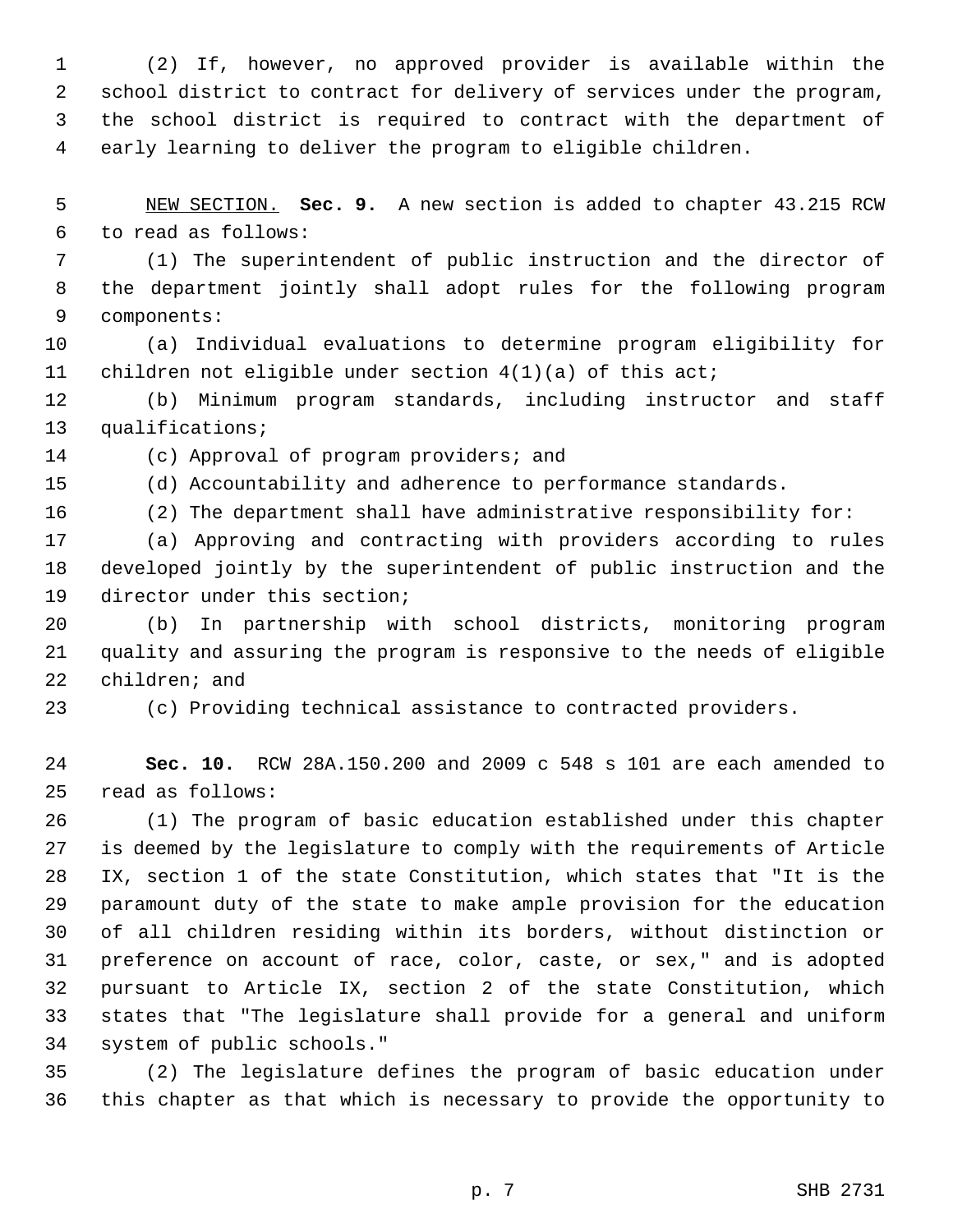1 develop the knowledge and skills necessary to meet the state- 2 established high school graduation requirements that are intended to 3 allow students to have the opportunity to graduate with a meaningful 4 diploma that prepares them for postsecondary education, gainful 5 employment, and citizenship. Basic education by necessity is an 6 evolving program of instruction intended to reflect the changing 7 educational opportunities that are needed to equip students for their 8 role as productive citizens and includes the following:

 9 (a) The instructional program of basic education the minimum 10 components of which are described in RCW 28A.150.220;

11 (b) The program of education provided by chapter 28A.190 RCW for 12 students in residential schools as defined by RCW 28A.190.020 and for 13 juveniles in detention facilities as identified by RCW 28A.190.010;

14 (c) The program of education provided by chapter 28A.193 RCW for 15 individuals under the age of eighteen who are incarcerated in adult 16 correctional facilities; ((and))

17 (d) Transportation and transportation services to and from school 18 for eligible students as provided under RCW 28A.160.150 through 19 28A.160.180; and

20 (e) The program of early learning established in section 3 of this 21 act.

22 **Sec. 11.** RCW 43.215.020 and 2007 c 394 s 5 are each amended to 23 read as follows:

24 (1) The department of early learning is created as an executive 25 branch agency. The department is vested with all powers and duties 26 transferred to it under this chapter and such other powers and duties 27 as may be authorized by law.

28 (2) The primary duties of the department are to implement state 29 early learning policy and to coordinate, consolidate, and integrate 30 child care and early learning programs in order to administer programs 31 and funding as efficiently as possible. The department's duties 32 include, but are not limited to, the following:

33 (a) To support both public and private sectors toward a 34 comprehensive and collaborative system of early learning that serves 35 parents, children, and providers and to encourage best practices in 36 child care and early learning programs;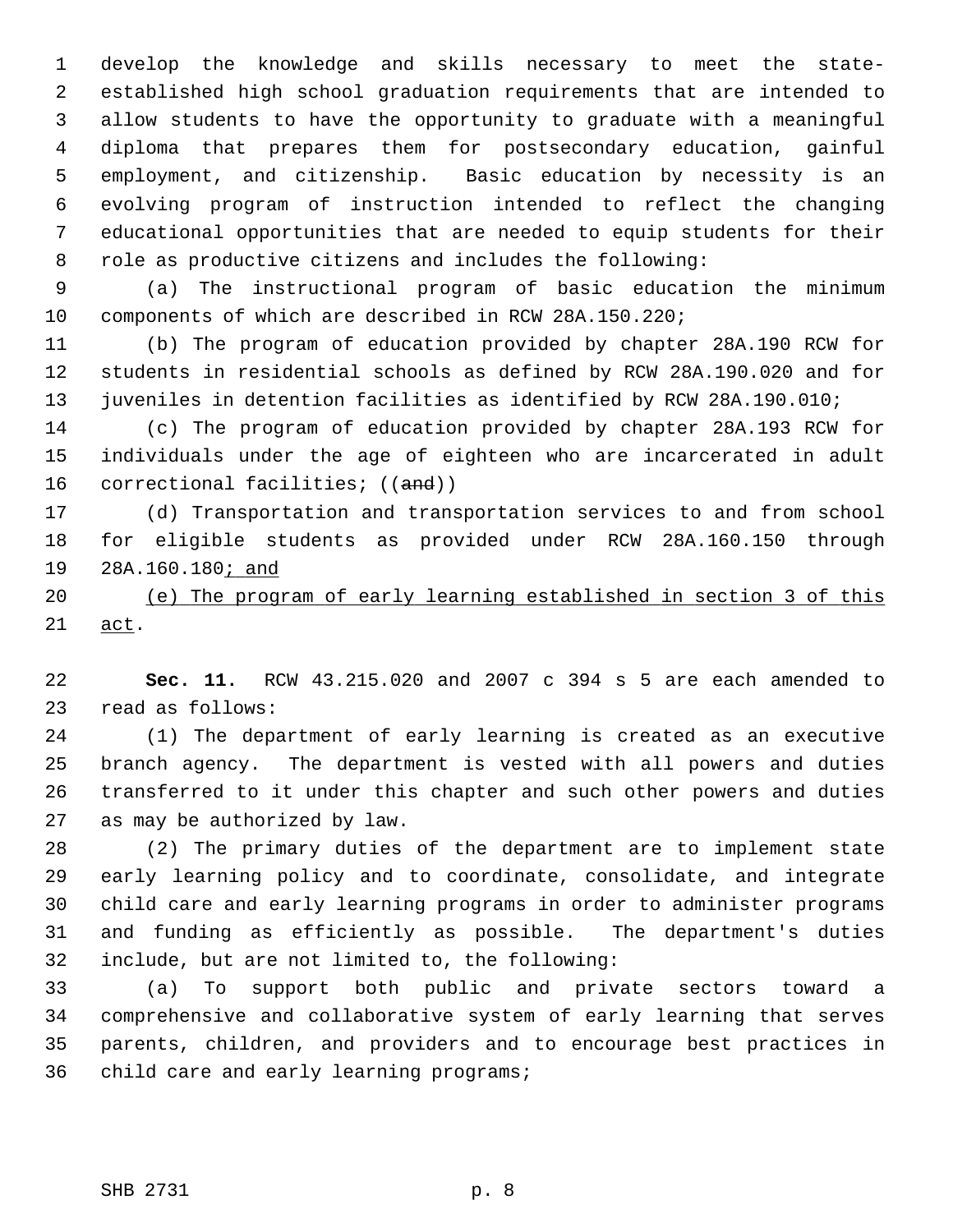1 (b) To make early learning resources available to parents and 2 caregivers;

 3 (c) To develop, coordinate, and implement services and programs for children from birth to age three that support families and caregivers through a continuum of quality early learning opportunities available in community settings. Although programs serving children birth to age three and their parents and caregivers are not part of the program of basic education under Article IX of the Washington state Constitution, the legislature intends to invest in an integrated network of high- quality programs and services to support parents and caregivers of children birth to age three;

12 (d) To carry out activities, including providing clear and easily 13 accessible information about quality and improving the quality of early 14 learning opportunities for young children, in cooperation with the 15 nongovernmental private-public partnership;

16  $((\{d\}))(e)$  To administer child care and early learning programs;

17  $((\{e\})$  (f) To standardize internal financial audits, oversight 18 visits, performance benchmarks, and licensing criteria, so that 19 programs can function in an integrated fashion;

20  $((\text{+f}))(q)$  To support the implementation of the nongovernmental 21 private-public partnership and cooperate with that partnership in 22 pursuing its goals including providing data and support necessary for 23 the successful work of the partnership;

 $24$  (( $\left(\frac{1}{9}\right)$ ) (h) To work cooperatively and in coordination with the 25 early learning council;

26 ( $(\frac{h}{h})$ ) (i) To collaborate with the K-12 school system at the state 27 and local levels to ensure appropriate connections and smooth 28 transitions between early learning and  $K-12$  programs;  $((and))$ 

29  $((\overrightarrow{t}))(j)$  (j) To develop and adopt rules, jointly with the 30 superintendent of public instruction, for administration of the program 31 of early learning established in section 3 of this act; and

32 (k) Upon the development of an early learning information system, 33 to make available to parents timely inspection and licensing action 34 information through the internet and other means.

35 (3) The department's programs shall be designed in a way that 36 respects and preserves the ability of parents and legal guardians to 37 direct the education, development, and upbringing of their children.